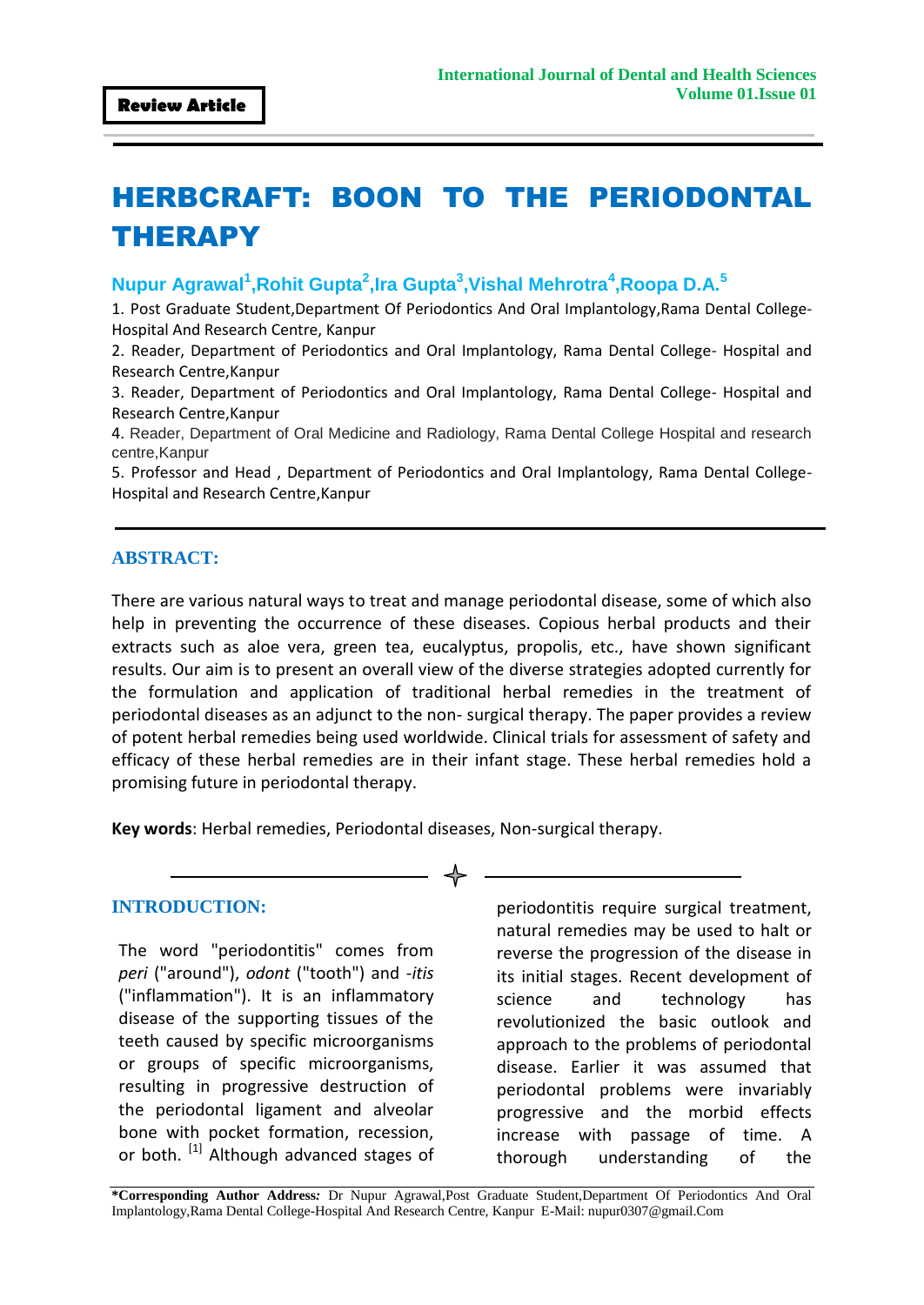etiopathogenesis of periodontal disease has provided the clinicians and researchers with a number of diagnostic tools and technique that has widened the treatment options.

A herb is any plant that lacks the woody tissue characteristic of shrubs or trees. Herbs with medicinal properties are useful and effective source of treatment for various disease processes. Many allopathic medicine-have their origin in medicinal plants. Use of alternative therapies is common among patients with serious, chronic, or degenerative illness and to combat side effects with allopathic medicine and surgical treatments. Herbal preparations can be derived from the root, leaves, seeds, and flowers. The preparations often contain a concoction of chemical substances containing minerals and vitamins, and determining a specific active ingredient.  $[2]$  This paper includes few herbs which can be used as an adjunct in periodontal therapy.

## **GREEN TEA:**

Green tea is one of the most popular beverages in the world, and it has received considerable attention because of its many scientifically proven beneficial effects on human health. [3] The tea plant is believed to have originated in the landmass encompassing Tibet, western China and northern India. According to ancient Chinese legend, tea was discovered by the Chinese emperor Shen-Nung in 2737 BC, when leaves from a wild tea bush accidentally fell into a pot of water that he was boiling. The drink name derives from the Chinese Amoy dialect word "t'e," pronounced "tay," which has developed into a fine art. Today, "cha" means tea in Chinese. As this word moved westward into the Middle Eastern languages, it sometimes<br>became altered to "shei" [3] became altered to "chai."

India attributes the discovery of tea to the Buddhist monk Siddhartha in the 6th century. Inspired by divine intervention, he picked and chewed the leaves of a nearby tree, discovering, to his delight, a great sense of alertness and well being. The tree whose health-giving properties enabled him to keep his vow was, of course, *Camellia sinesis*. [3]

Green tea is extracted from the leaves of *Camellia sinensis*, which is shrub-like, plant grown in a semi tropical environment on plantations in Southeast Asia. Heavy rainfall of 3000–7000 ft elevation is required. It is cloned or grown from seed from cuttings obtained from the mother bush and rooted and grown in a nursery for 1 or 2 years. Green tea is grown in rows or on terraces. [4]

Tea leaves are picked three to four times between spring and fall of each year. Green tea is produced from leaves that are picked and heated quickly, either in a pan or with hot steam, to stop enzymatic action and to prevent fermentation. Fermentation involves air oxidation and polymerization of tea components including polyphenolic catechins that are major constituents of tea leaves. [5]

Tea is reported to contain nearly 4000 bioactive compounds of which one third is contributed by polyphenols.  $[6]$  Other compounds are alkaloids (caffeine, theophylline and theobromine), amino acids, carbohydrates, proteins, chlorophyll, volatile organic compounds (chemicals that readily produce vapors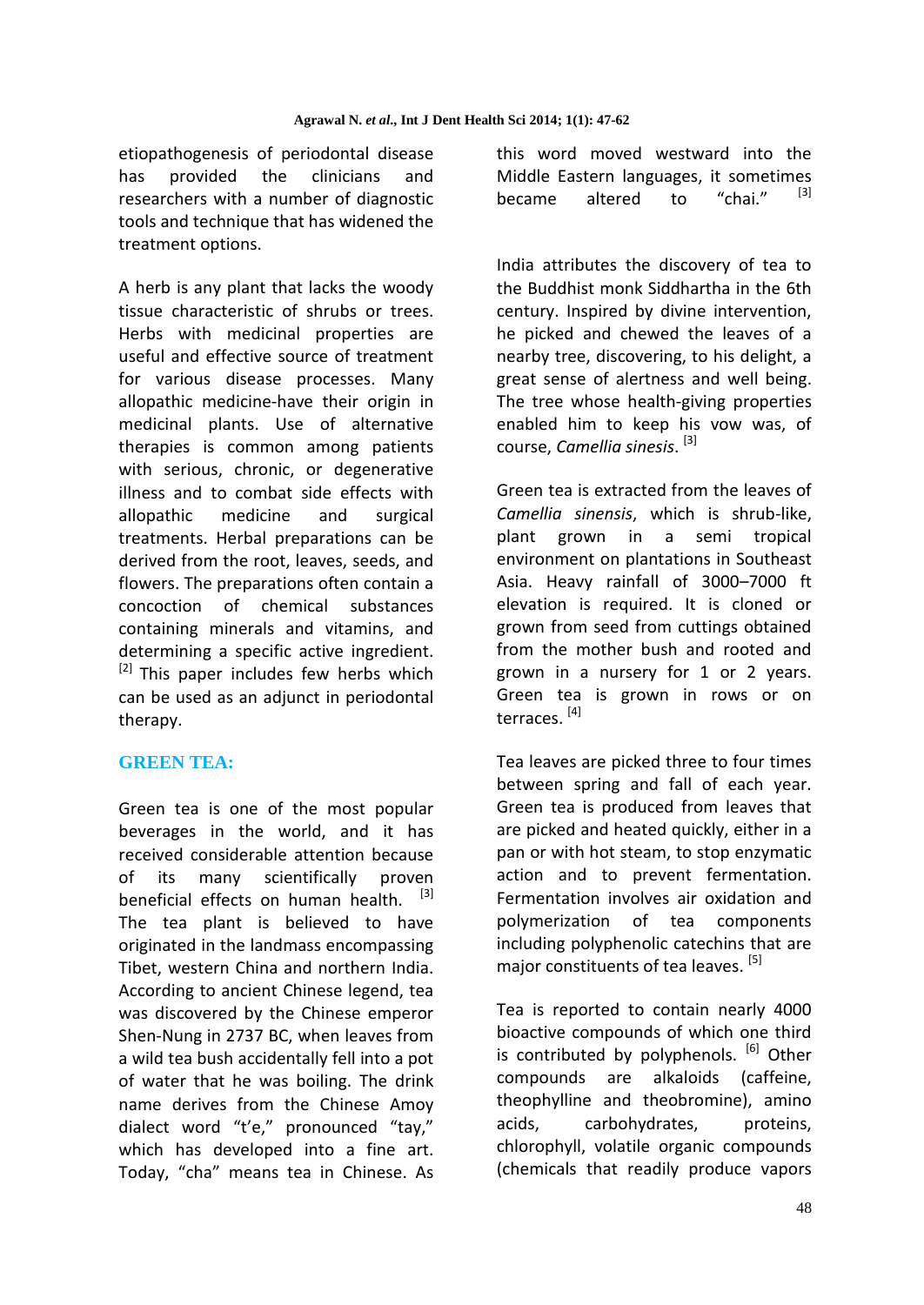and contribute to the odor of tea), fluoride, aluminum, minerals and trace elements. <sup>[7]</sup> Polyphenols found in tea are mostly flavonoids and catechins. [8] The catechins are thought to be responsible for the health benefits that have traditionally been attributed to tea, especially green tea. [9] Major catechins are epicatechin gallate (ECG), epicatechin (EC), epigallocatechin (EGC) and epigallocatechin gallate (EGCG). The most active and abundant catechin in green tea is epigallocatechin-3-gallate (EGCG).  $^{[5]}$ 

Green tea catechin inhibit the growth of *P. gingivalis*, *Prevotella intermedia* and *Prevotella nigrescens* and adherence of *P. gingivalis* on to human buccal epithelial cells. [10]

Green tea catechins with steric structures of 3-galloyl radial, EGCG, ECg and gallocatechin gallate, which are major tea polyphenols, inhibit production of toxic end metabolites of *P. gingivalis*. A study showed that green tea catechin, EGCG and ECG inhibit the activity of *P. gingivalis*-derived collagenase. [11]

Green tea catechin showed a bactericidal effect against black-pigmented, Gramnegative anaerobic rods *Porphyromonas gingivalis* and Prevotella species, and the combined use of mechanical treatment and the application of green tea catechin using a slow-release local delivery system was effective in improving the periodontal status. The peptidase activities in the gingival fluid were maintained at lower levels during the experimental period in the test sites, while it reached 70% of that at baseline in the placebo sites.  $[12]$ 

EGCG inhibited osteoclast formation in a coculture of primary osteoclastic cells and bone marrow cells, and it induced apoptotic cell death of osteoclast-like multinucleated cells in a dose-dependent manner thus suggesting the role of green tea in the prevention of bone resorption.  $[13]$ 

Oxidative stress plays an important role in the pathogenesis of periodontal disease as well as many other disorders, and it is believed that antioxidants can defend against inflammatory diseases. [14]

The principal components of bad breath are volatile sulfide compounds, especially hydrogen sulfide (H<sub>2</sub>S), methyl mercaptan ( $CH<sub>3</sub>SH$ ) and dimethylsulfide  ${({CH_3})_2S}$ . These compounds result from the proteolytic degradation by predominantly anaerobic Gram negative oral microorganisms of various sulfurcontaining substrates in food debris, saliva, blood and epithelial cells. [15] Considering the role of periodontopathic bacteria in producing volatile sulfure compounds, antimicrobial polyphenoles in green tea can improve bad breath by suppressing these bacteria. [16] The effect of tea catechins on methyl mercaptan (MSH), a main source of halitosis, has been studied. [17]

Deodorant activity decreased in the following order: EGCG > EGC > ECG > EC. Chewing gum containing tea catechins significantly decreased MSH production from saliva containing L-methionine and apparently was useful in reducing bad breath. The deodorizing effect of EGCG involves a chemical reaction between EGCG and MSH. The reaction involves introduction of a methylthio and/or a methylsulfinyl group into the B ring of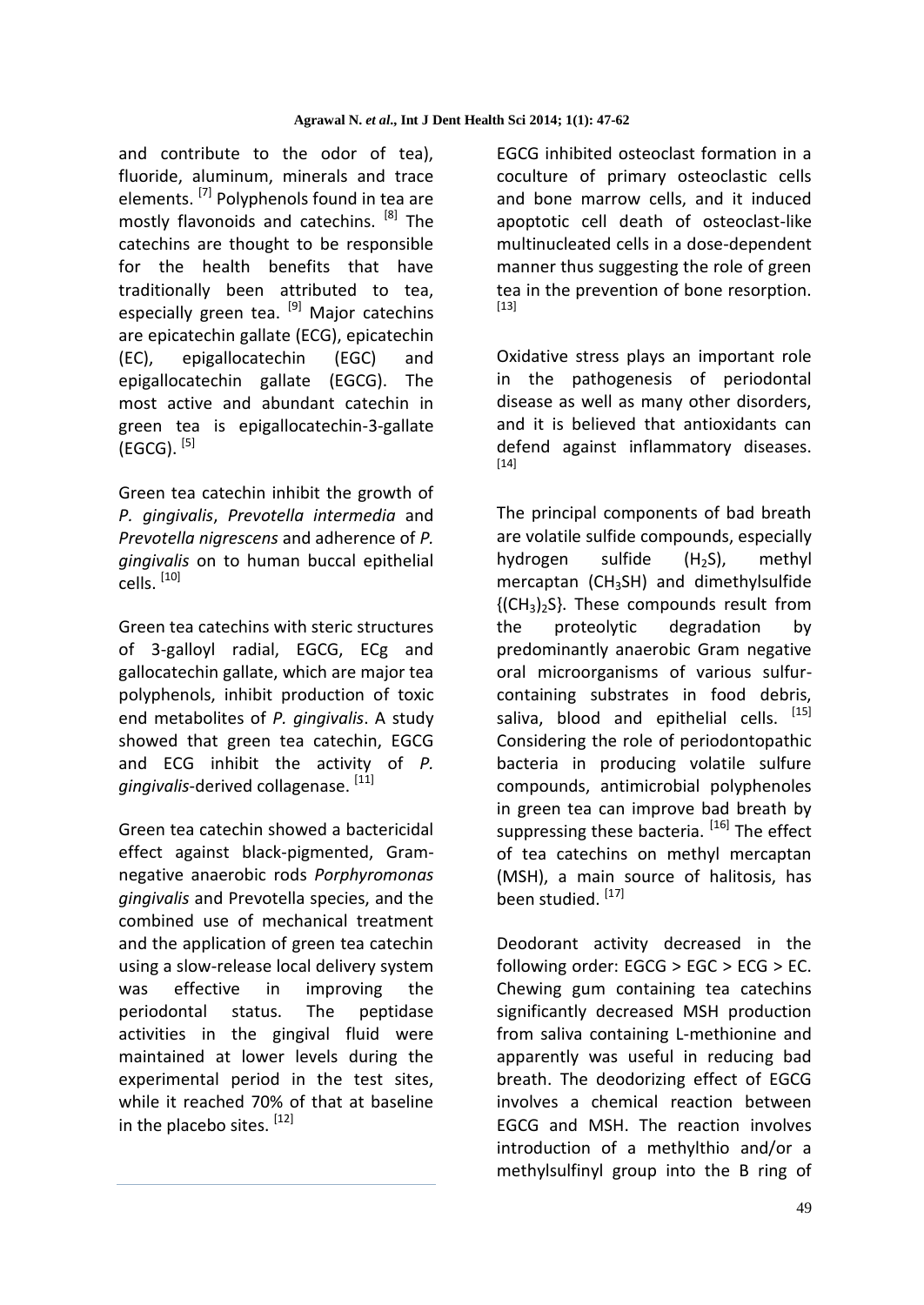EGCG. During this reaction, a methylthio group is added to the orthoquinone form of the catechin generated by oxidation with atmospheric oxygen and helps in reducing halitosis. [18]

Most green tea products are sold as dried leaf tea. The best way to get the catechins and other flavonoids in tea is to drink it freshly brewed. The recommended consumption is three to four cups of tea a day. The average cup of green tea contains about 50–150 mg polyphenols. However, some research suggests that up to 10 cups per day is needed to receive enough polyphenols to notice a marked increase in health.

In one study, the author recorded the daily intake of green tea as number of cups, and found that every one cup/day increment in green tea intake was associated with a 0.023-mm decrease in the mean PD (*P*<0.05), a 0.028-mm decrease in the mean CAL (*P*<0.05) and a 0.63% decrease in the BOP ( $P$ <0.05). [19]

## **ALOEVERA:**

Aloe vera is a perennial succulent plant belonging to the Aloeaceae family (subfamily of the Asphodelaceae).<sup>[20]</sup> Among >400 aloe species, aloe vera is the most accepted species for various medical, cosmetic, and nutraceutical purposes. [21]

Aloe vera has anti-inflammatory properties, [22-24] antiulcer activity, [25, 26] and an astringent effect and may have the ability to reduce scars and enhance wound healing. [27-30] The aloe vera plant contains anthraquinone glycosides (especially in the latex form, which is different from the gel), polysaccharides, aloeresins, glucomannans, and bsitosterol. <sup>[31]</sup> Antioxidative phenolic compounds were recently isolated from Aloe barbadensis and identified as<br>alography derivatives  $[32]$  These aloeresin derivatives. <sup>[32]</sup> These properties, along with the ease of availability, no known adverse effects, and cost effectiveness, make aloe vera an ideal candidate for plaque control, thereby reducing gingivitis and most likely eventual periodontitis. The aloe vera gel contains various carbohydrate polymers, notably either glucomannans or peptic acid, along with a range of other organic and inorganic components. [33]

Treatment of inflammation is still the key effect for most types of healing, and immunomodulatory properties of the gel polysaccharides, especially the acetylated mannans from aloe vera, seem to play a key role. Antidiabetic, anticancer, and antibiotic activities of aloe vera have also been reported, indicating wider use of this gel. [31]

Saito et al. proposed that a glycoprotein, aloctin A, which was isolated from Aloe arborescens, markedly inhibits arthritis in rats and carrageenan-induced edema in rats. <sup>[34]</sup> Hutter et al. identified an antiinflammatory agent as C-glucosyl chromone from Aloe barbadensis. Aloe vera is known to contain several active ingredients, including a carboxypeptidase. [35]

The antimicrobial effect of a dentifrice containing aloe vera has been demonstrated in an in vitro study in which this phytotherapeutic agent inhibited the growth of diverse oral microorganisms, such as Streptococcus mutans, Streptococcus sanguis, Actinomyces viscosus, and Candida albicans.<sup>[30]</sup>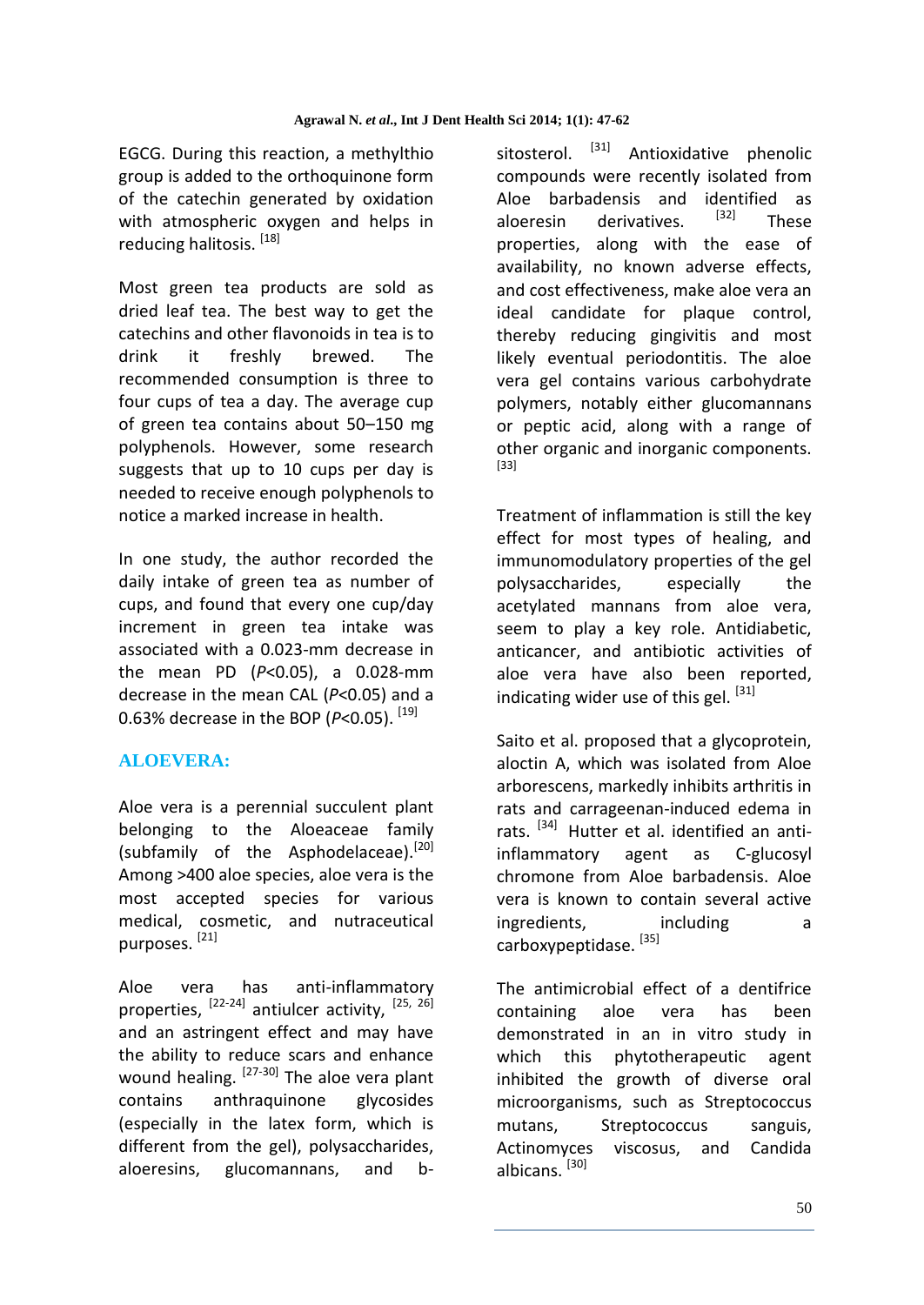Villalobos et al observed a significant reduction in plaque and gingivitis after a 30-day use of mouthrinse containing aloe vera with toothbrushing. [36] de Oliveira et al found out that both dentifrice containing aloe vera and fluoride resulted in significant reduction of plaque and gingivitis, but no statistical significant difference was observed between them that inactivates bradykinin in vitro, salicylates, and a substance that inhibits thromboxane formation. [37]

The production of reactive oxygen species (ROS) is an essential protective mechanism against diseases associated with phagocytic infiltration as the host defense against bacterial pathogens. <sup>[38]</sup> Reactive oxygen species not only play an important role in cell signaling and metabolic processes but are also thought to be implicated in the pathogenesis of a variety of inflammatory disorders. <sup>[39]</sup> A defined role for reactive oxygen species in the tissue destruction that characterizes periodontitis has been described. [40]

Okyar et al. reported that aloe vera leaf pulp extract was effective in reducing blood sugar, suggesting that it might be useful in the scavenging of free radicals.  $[41]$  It was reported that treatment with aloe vera increased antioxidant enzymes and significantly reduced lipid peroxidation products in streptozotocininduced diabetic rats, showing the relationship between antioxidant activity and the onset of diabetes. [42-44]

The aloe vera extract treatment has also resulted in a significant increase in reduced glutathione, superoxide dismutase, catalase, glutathione peroxidase, and glutathione Stransferase in the liver and kidney of diabetic rats, showing the antioxidant property of aloe vera gel extract.  $[42]$ Thus, it can be hypothesized that aloe vera extracts can be useful in the control and treatment of periodontal diseases by virtue of their antioxidant properties as well.

# **EUCALYPTUS:**

Eucalyptus is a native to Australia and is a widely planted genus. Eucalyptus globulus is a representative of Eucalyptus species. Its leaf is used for medicinal purposes and as a food source, e.g., tea, natural additives, and health foods. Ethanol extracts [60% ethanol] from E. globulus leaves reportedly possess antibacterial activity against various bacteria, including oral bacteria. [45-49]

The extracts exhibit potent anti-bacterial activity against cariogenic bacteria, such as Streptococcus mutans and Streptococcus sobrinus; additionally, the extracts inhibit insoluble glucan synthesis by extracellular glucosyltransferase from S. sobrinus. [48] Moreover, 60% ethanol extracts from the E. globulus leaf displayed antibacterial activity against several periodontopathic bacteria, including Porphyromonas gingivalis and Prevotela intermedia. Among periodontal bacteria, the growth of P. gingivalis was strongly inhibited even with a low concentration (10 mg/ml) of eucalyptus extracts.<sup>[50]</sup>

Macrocarpals, are polyphenols which are unique to eucalyptus and are major components of ethanol extracts of E. globulus leaf; furthermore, these compounds exhibit several interesting biologic properties, such as antibacterial and antiviral activities,  $[51]$  antagonism of thromboxane A2 and leukotriene D4.<sup>[52]</sup>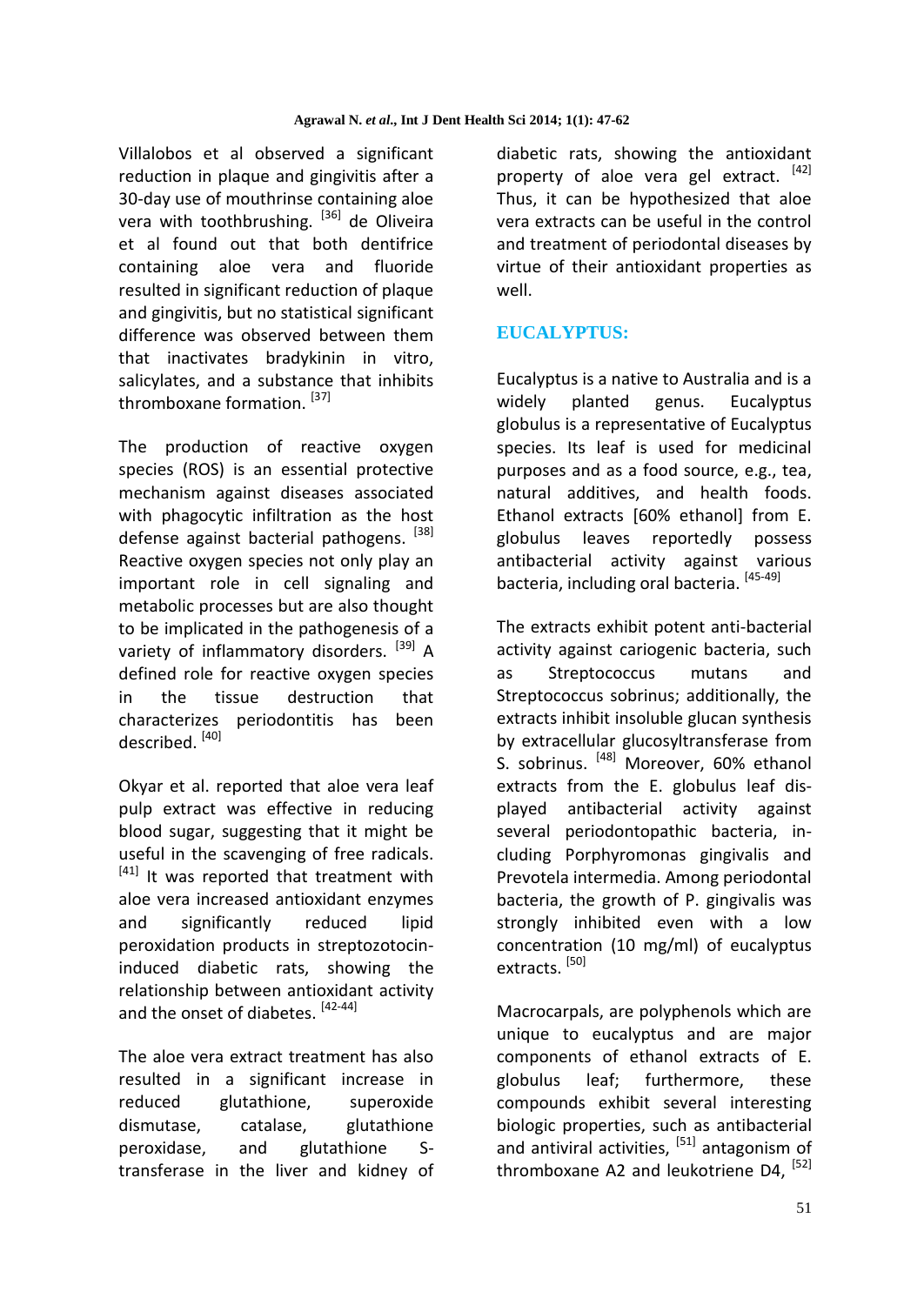human immunodeficiency virus–reverse transcriptase inhibition [53,54] and aldose reductase inhibition. [55]

Macrocarpals A, B, C, D, H, I, and J and eucalypton were isolated in the mid-1990s.  $[47, 48, 56]$  Macrocarpals A, B, and C, which are major components, demonstrate relatively strong anticariogenic bacterial activity against S. mutans and S. sobrinus and inhibit glucosyltransferase produced by S. sobrinus. [48] Additionally, macrocarpals A, B, and C possess antiperiodontopathic bacterial activity against several periodontopathic microorganisms, e.g., P. gingivalis. Macrocarpal C occurs in the greatest abundance in eucalyptus extract, and it exhibits the strongest antibacterial activity against periodontopathic bacteria. Moreover, macrocarpals A, B, and C inhibit the activity of virulence factors of P. gingivalis, including Arg- and Lys-specific cysteine proteinases, as well as adhesion of the organism to saliva-coated hydroxyapatite beads. Therefore, in ethanol extracts of eucalyptus leaf, macrocarpals A, B, and C [macrocarpal C in particular] are considered the primary antibacterial agents against cariogenic and periodontopathic bacteria. [49]

## **PROPOLIS:**

Propolis, also called as bee glue, is a natural resinous substance collected by honey bees (Apis mellifera L.) from plant buds and bark exudates and mixed with other substances. Propolis is used as a sealant for unwanted open spaces in the hive. Propolis is a very complex mixture and its chemical constituents vary according to its source. A broad analysis reveals approximately 55% resinous compounds and balsam, 30% beeswax,

10% ethereal and aromatic oils, and 5% bee pollen. Bioflavonols are the key contributors to propolis' properties. According to a research undertaken at the Second Leningrad Scientific Conference on the Application of Apiculture (bee culture) in Medicine, bee propolis was found to be rich in vitamins A, B1, B2, B3, biotin and 14 of the 15 minerals that the human body requires for normal function. It also contains a number of unidentified compounds that work together synergistically to create a balanced nutritive substance. [57]

It is commonly brown in colour, but it varies depending on the botanical source. Flavonoids are well known plant compounds which have antibacterial, antifungal, antiviral, antioxidant, and anti-inflammatory properties. Flavonoids are the most common group of polyphenolic compounds in the human diet and are found ubiquitously in plants. They are divided into four subgroups: Flavones, Flavonol, Flavonones and Flavononol. Cinnamic acid is a white crystalline acid, which is slightly soluble in water and is obtained from oil of cinnamon, or from balsams. In biological chemistry, cinnamic acid is a key intermediate in phenyl-propanoid pathway. Phenyl-propanoid are a class of plant metabolites based on phenylalanine. [58]

Propolis has been found to be very effective against gram positive and gram negative bacteria. It is one of many most sterile substances of the animal kingdom. Propolis is found to have strong inhibitory effects on at least 21 species of bacteria, 9 species of fungi, 3 species of protozoa, and a wide range of viruses. [59]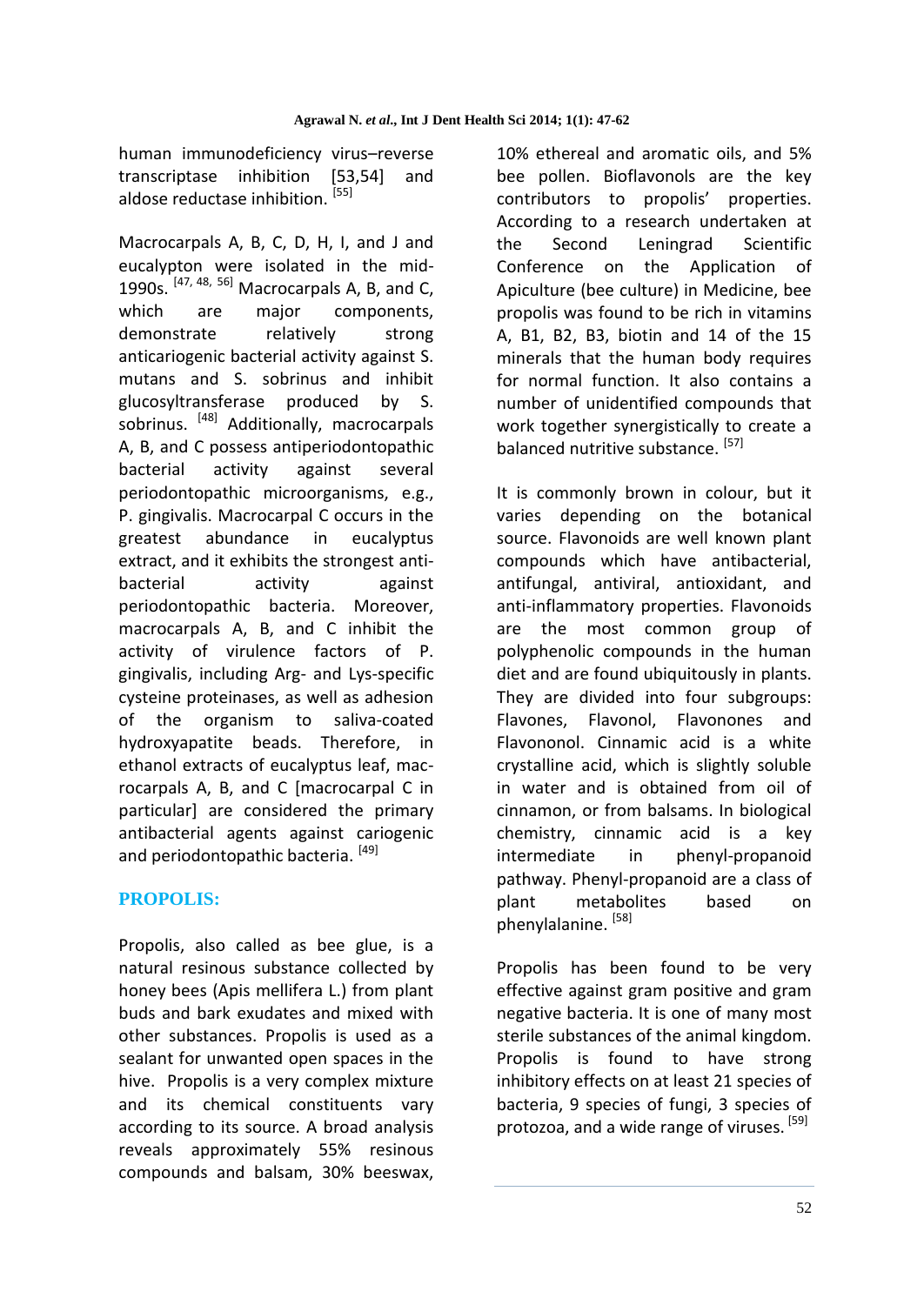Commercial preparations of propolis appear to retain antibiotic properties. Murray investigated the effectiveness of a propolis containing mouthrinse in the inhibition of plaque formation concluded that propolis containing mouthrinse was marginally better then negative control.[60]

Mahmoud et al concluded that the effect of propolis on dentinal hypersensitivity and reported that propolis has a positive effect in the control of dentinal hypersensitivity. <sup>[61]</sup>

## **NEEM:**

The first known use of Neem was in Harrappa culture in ancient India which dates 4500 years back. The history of the Neem tree is inextricably linked to the history of the Indian way of life. Neem extracts are used to treat various skin diseases, as an antiseptic substance, against endoparasites and ectoparasites or simply as a herbal mouthwash.  $[62]$ Most of the work on Neem has been done in laboratories because treating bacteria is relatively straight-forward there. In test tubes, Neem has been shown to have significant effects on both gram-positive and gram-negative organisms and other bacteria that cause a wide array of human and animal diseases including E. coli, streptococcus and salmonella.<sup>[63]</sup>

Wolinsky et al have examined the inhibitory effects of aqueous extracts of Neem, derived from Neem stick upon bacterial aggregation, growth, adhesion to hydroxyapatite, and production of insoluble glucan, which may affect in vitro plaque formation. The Neem stick extract and the gallotannin-enriched extract from Melaphis chinensis inhibited insoluble glucan synthesis. Incubation of oral streptococci with the Neem stick extract resulted in a microscopically observable bacterial aggregation. This data suggest that Neem stick extract can reduce the ability of some streptococci to colonize on tooth surfaces. It also provides a good efficacy in the treatment of periodontal diseases. [64]

In a small trial, it was suggested that a dental gel containing Neem extract has significantly reduced plaque index and bacterial count as compared to positive controls (chlorhexidine 0.2%). *Streptococcus mutans* found in the saliva was found to be reduced significantly. [65]

# **TEA TREE OIL:**

Tea tree oil is derived from the paper bark tea tree, which is part of the family Myrtaceae. It belongs to two genera, *Leptospermum* and *Melaleuca.* Tea tree oil is the essential oil containing many components, the majority being monoterpene and sesquiterpene hydrocarbons and their alcohols. The antibacterial properties of tea tree oil have now been well documented, and there are susceptibility data on a wide range of bacteria*.*  [66] It contains 2.6% Cineole and 41.7 % Terpinen-4-ol. The main chemical components of tea tree oil are a-pinene, b-pinene, sabinene, myrcene, a-phellandrene, a-terpinene, limonene, 1, 8-cineole, y-terpinene, pcymene, terpinolene, linalool, terpinen-4-ol and aterpineol. [67]

Australian Aborigines have used plantderived medications including Tea tree oil. These preparations are used both internally and externally for the alleviation of pain and the promotion of healing. <sup>[68]</sup> Tea tree oil is used by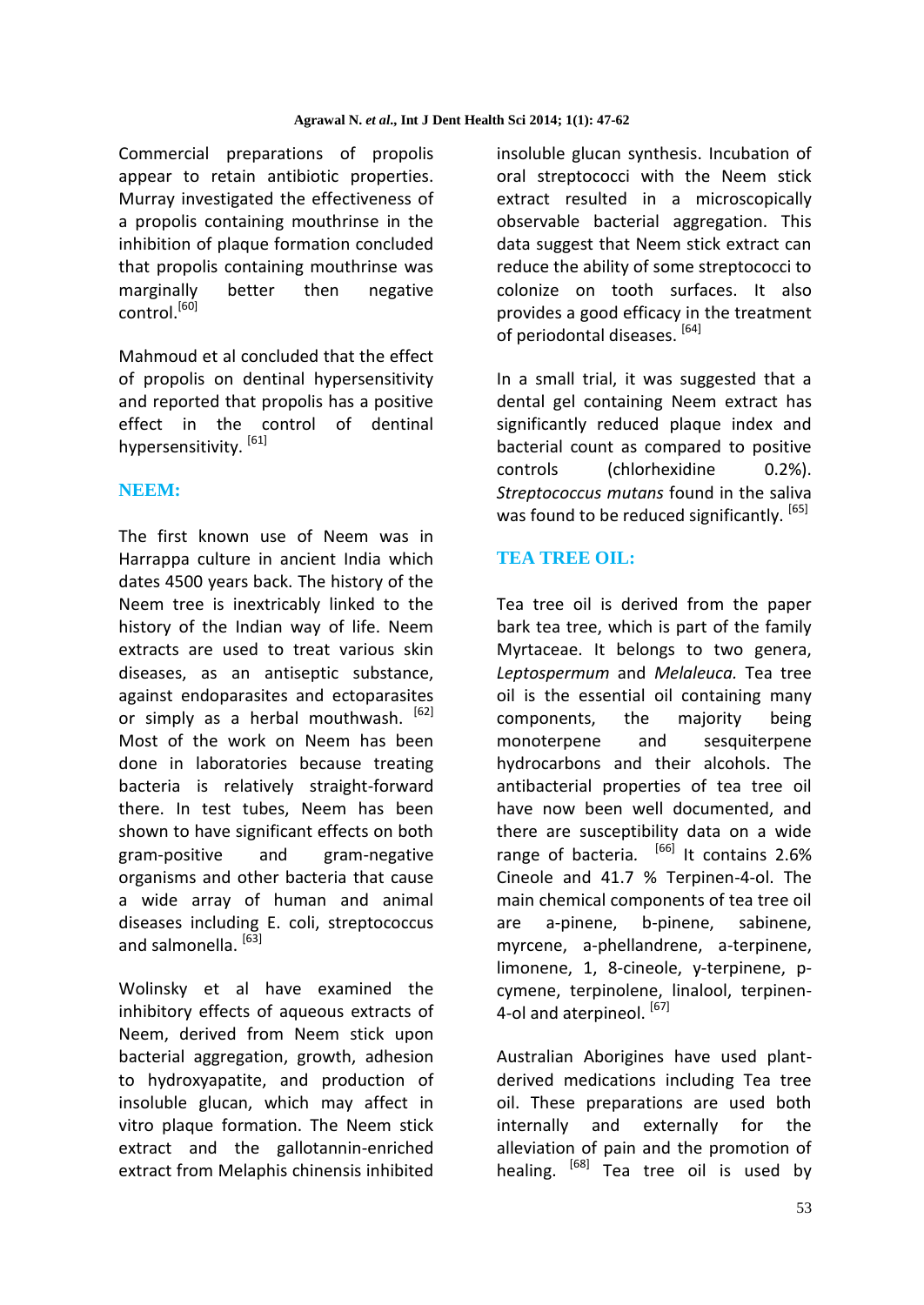Aborigines to treat abrasions, cuts, colds and influenza. Tea tree oil is now used around the world in many cosmetic, medicinal and dental products (e.g., natural toothpastes). The main components of tea tree oil are also found in other common essential oils, e.g., eucalyptus and fennel oil. 1, 8-cineole has anti-inflammatory properties, and is able to penetrate human skin. [69-72] Terpinen-4-ol has similar antiinflammatory activities as 1, 8-cineol  $^{[73]}$  $^{74}$ ] but also has anti-bacterial activity.  $^{[75-]}$ 79]

Tea tree oil shares a similar range of antimicrobial activity with chlorhexidine (CHX), although their mechanisms of action differ. They both have antibacterial, antiviral and antifungal properties. [76, 79-85] Tea tree oil has the potential to be a therapeutic agent in chronic gingivitis and periodontitis, conditions that have both bacterial and inflammatory components. Mouthwashes containing tea tree oil reduce gingival inflammation. It also helps in controlling halitosis and plaque formation.<sup>[86]</sup>

## **TULSI:**

Tulsi in Sanskrit means "one that is incompatible or matchless". Botanical name is *Ocimum sanctum,* Tulsi was recognized thousands of years ago as one of the India's greatest healing herb. Tulsi was then established as one of the eight indispensable items in any Vedic worship. It is found almost in every house in India and is readily found now even in the West and therefore one of its names is Sulabha 'the easy obtainable on'. [87]

It is an erect soft, hairy aromatic herb or undershrub found throughout India. It is commonly cultivated in gardens. Two types of *Ocimum sanctum* are met within cultivation: (i) Tulsi plants with green leaves known as 'Rama or Shri Tulsi' and (ii) Tulsi plant with purple leaves known as 'Shama or Krishna Tulsi'. Both of these are used as medicinal plants for various ailments. [88]

Several medicinal properties have been attributed to *Ocimum sanctum*. Different parts e.g. leaves, flowers, stem, root, seeds etc. are known to possess therapeutic potentials and have used by traditional medicinal practitioners as expectorant, analgesic, anti-cancer, antiasthamatic, antiemetic, diaphoretic, antidiabetic, hepato-protective, hypotensive, hypolipidemic and antistress agents. Tulsi has also been used in the treatment of fever, bronchitis, arthritis, convulsions etc. [89]

Tulsi leaves dried in sun and powdered can be used for brushing teeth. [90] It can also be mixed with mustard oil to make a paste and used as toothpaste. Tulsi has also proven to be very effective in counteracting halitosis. Its antiinflammatory property makes it a suitable remedy for gingivitis and periodontitis, and it can be used for massaging the gingival in these conditions. [91]

## **TURMERIC:**

Turmeric is perennial plant with orange, oblong tubers. When dried; it is made into a yellow powder with a bitter, slightly acrid, yet sweet taste. Turmeric has range of therapeutic actions like antioxidant, anti-inflammatory and antimutagenic, analgesic, antibacterial, antitumor, anti-allergic, antiseptic, antispasmodic, appetizer, astringent,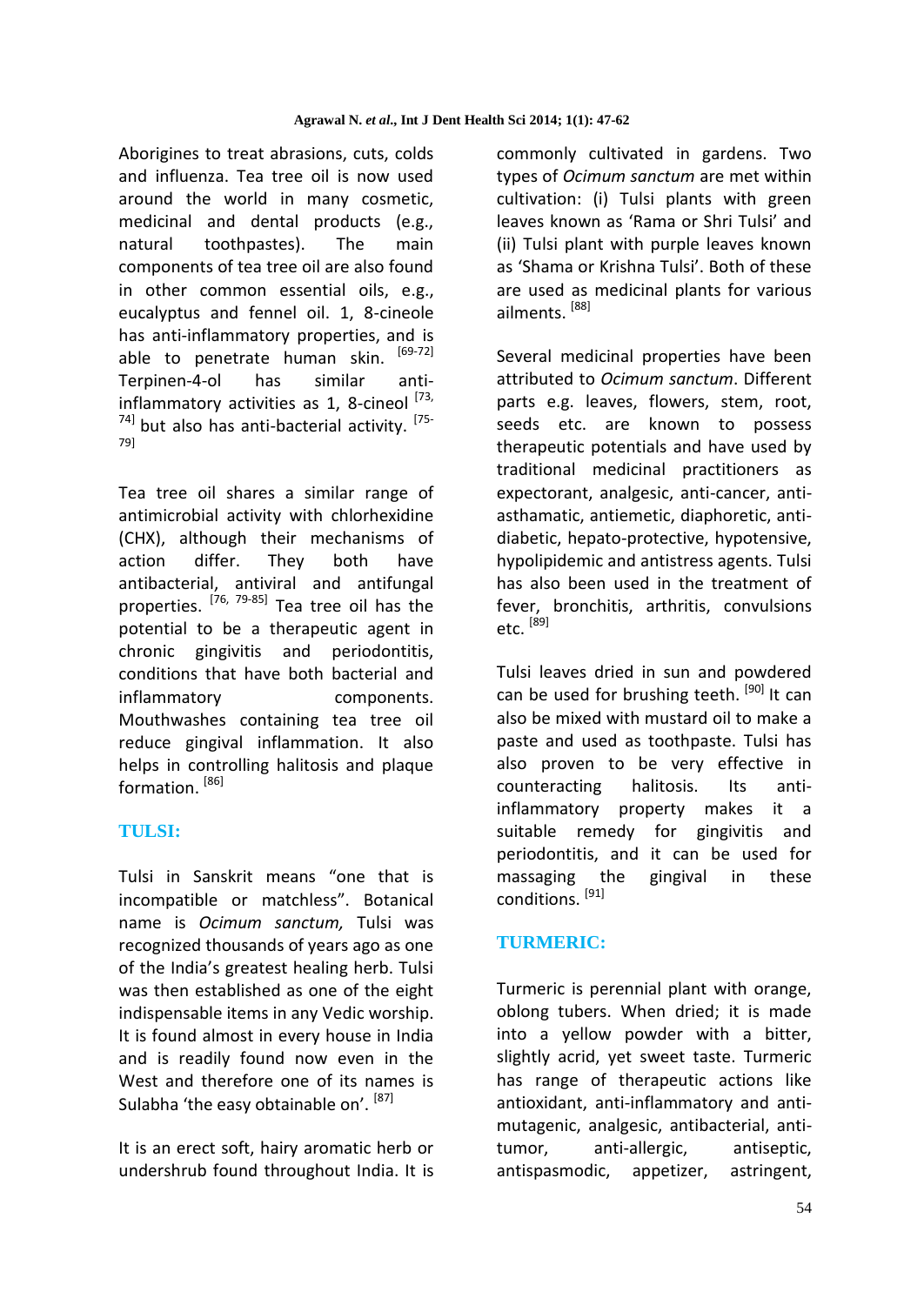carminative, cholagogue, digestive, and diuretic. The active constituent of turmeric is known as curcumin. Turmeric can be used in relief from pain and bleeding of gingival in gingivitis and periodontitis. [92]

Chemo-preventive activity of curcumin is observed when it is administered prior to, during, and after carcinogen treatment as well as when it is given only during the promotion/progression phase of colon carcinogenesis. [93] Turmeric mouth rinse (prepared by boiling 5gm of turmeric powder, two cloves, and two dried leaves of guava in 200gm water) and its paste form (turmeric, salt and mustard oil) can be used for the treatment gingivitis and periodontitis.<sup>[94]</sup>

#### **OTHERS:**

Many other herbs are also being used in various forms (mouthwashes, toothpastes, local drug delivery etc) in treatment of periodontal diseases. **Bloodroot** can curb the growth of periodontopathogens. It is included in oral health products such as toothpaste and mouthwashes. [95] Anti-inflammatory and antibacterial properties, **chamomile** can help soothe inflammation in periodontitis and reduce the levels of pathogenic microorganism. It comes in form of tea, mouthwashes and tooth paste. [96] Unique **cranberry** juice component, a high molecular- weight nondialysable material (NDM), has the ability to reverse and inhibit the coaggregation of certain oral bacteria responsible for dental plaque and periodontal disease. [97] Non-cytotoxic **blackberry** extract concentrations exhibit antimicrobial properties against important periodontal pathogens as well as Streptococcus mutans. It has the

potential to be used as an antibacterial topical agent for the prevention and control of periodontitis as well as dental caries. Incorporation of blackberry extract in oral- release devices, such as chewing gum, is a long-term goal.  $[98]$ 

#### **CONCLUSION:**

Though a vast number of plants have not been studied for their medicinal properties, these may become new sources of medicinal activity. It is believed that the plants (traditional medicine) will be a major source of new chemicals and raw materials for the pharmaceutical industry in near future.

It is important to carefully correlate the disease description in the ancient literature with the modern etiology and clinical picture to ensure correct correspondence. As traditional plant preparations have significant historical background, it may be ethical to clinically evaluate these first and then collect modern toxicological data. Important classes of compounds essential for biologic activity must be delineated. All of this knowledge will be essential for proper standardization of a product.

Therapeutic approaches with herbal medicine are often staggered due to lack of data on safety and efficacy and meticulous clinical trial evidence. It is recommended that more researches should be undertaken.

## **AKNOWLEDGEMENT:**

I thank and express my sincere gratitude to my co- PG Dr Shweta, Dr Shrinkhala Singh and Dr Anjali Sharma for their help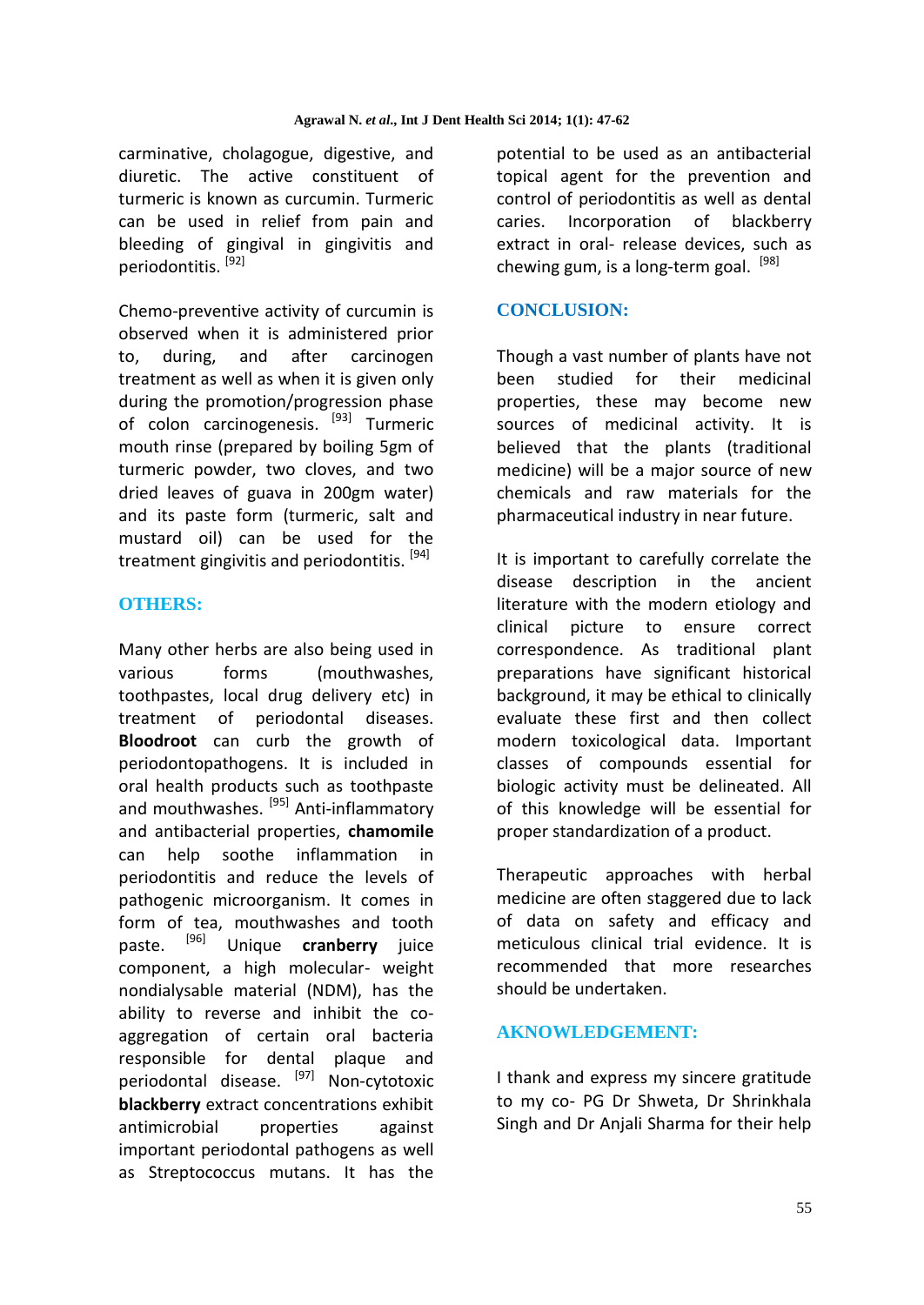and support during the preparation of this this manuscript.

## **REFERENCES:**

- 1. Newman M.G, Takie H.H, Klokevold P.R, Carranza F.A. Carranza's Clinical Periodontology.  $10^{th}$  Ed. New Delhi; Saunders and Elsevier: 2007.
- 2. Shivayogi Charantimath, Rakesh Oswal. Herbal Therapy in Dentistry: A Review. Innovative Journal of Medical and Health Science 1: 1 (2011)  $1 - 4$ .
- 3. [Anirban Chatterjee,](http://www.ncbi.nlm.nih.gov/pubmed/?term=Chatterjee%20A%5Bauth%5D) [Mini Saluja,](http://www.ncbi.nlm.nih.gov/pubmed/?term=Saluja%20M%5Bauth%5D) [Gunjan Agarwal,](http://www.ncbi.nlm.nih.gov/pubmed/?term=Agarwal%20G%5Bauth%5D) And [Mahtab Alam.](http://www.ncbi.nlm.nih.gov/pubmed/?term=Alam%20M%5Bauth%5D) Green Tea: A Boon for Periodontal and General Health. J Indian Soc Periodontol. 2012; 16(2): 161–167.
- 4. Cabrera C, Artacho R, Giménez R. Beneficial Effects of Green Tea--A Review. J Am Coll Nutr 2006; 25 (2): 79–99.
- 5. Hamidreza A, Ahmad M, Shayan G, Hooman S, Keyvan, Ali F. Review Of The Therapeutic Effects Of *Camellia Sinensis* (Green Tea) On Oral And Periodontal Health. J Medicinal Plants Res 2011; 5(23): 5465-5469.
- 6. Tariq M, Naveed A, Barkat Ali K (2010). The morphology, characteristics, and medicinal properties of *Camellia sinensis'* tea. J. Med. Plants Res., 4(19): 2028-2033.
- 7. Cabrera C, Giménez R, López MC (2003). Determination of tea components with antioxidant activity. J. Agric. Food Chem., 51(15): 4427- 4435.
- 8. Sumpio BE, Cordova AC, Berke-Schlessel DW, Qin F, Chen QH (2006). Green tea, the "Asian Paradox", and cardiovascular disease. J. Am. Coll. Surg., 202: 813-820.
- 9. Cabrera C, Artacho R, Giménez R (2006). Beneficial effects of green tea―a review. J. Am. Coll. Nutr., 25(2): 79–99.
- 10. Sakanaka S, Aizawa M, Kim M, Yamamoto T. Inhibitory effects of green tea polyphenols on growth and cellular adherence of an oral bacterium, *Porphyromonas gingivalis*. Biosci Biotech Biochem.1996; 60:745– 9.
- 11. Sakanaka S, Okada Y. Inhibitory effects of green tea polyphenols on the production of a virulence factor of the periodontal-disease-causing anaerobic bacterium *Porphyromonas gingivalis*. J Agric Food Chem. 2004; 52:1688–92.
- 12. Hirasawa M, Takada K, Makimura M, Otake S. Improvement of periodontal status by green tea catechin using a local delivery system: A clinical pilot study. J Periodont Res. 2002; 37:433– 8.
- 13. Nakagawa H, Wachi M, Woo JT, Kato M, Kasai S, Takahashi F, et al. Fenton reaction is primarily involved in a mechanism of (-)-epigallocatechin-3 gallate to induce osteoclastic cell death. Biochem Biophys Res Commun. 2002; 292:94–101.
- 14. Coimbra S, Castro E, Rocha-Pereira P, Rebelo I, Rocha S, Santos-Silva A. The effect of green tea in oxidative stress. Clin Nutr. 2006; 25:790–6.
- 15. Tonzetich J. Production and origin of oral malodor: A review of mechanisms and methods of analysis. 1977; J. Periodontol., 48(1): 13-20.
- 16. Liao S, Kao YH, Hiipakka RA. Green tea: biochemical and biological basis for health benefits. Vitam. Horm. 2001; 62: 1-94.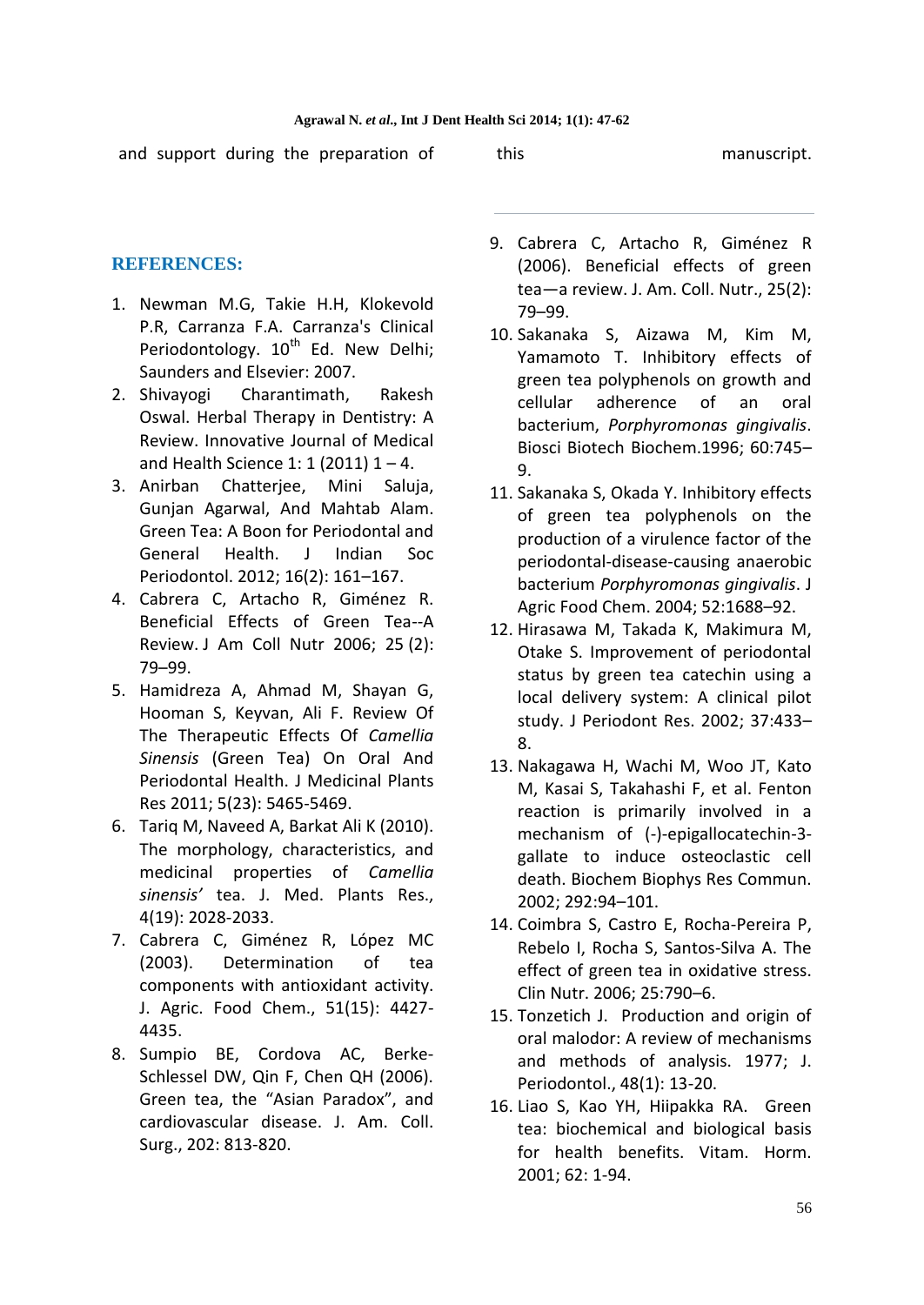- 17. Ui M, Yasuda H, Shibata M, Maruyama T, Horita H, Hara T, Yasuda T. Effect of tea catechins for halitosis and their application in chewing gum. Nippon Shokuhin Kogyo Gakkaishi, 1991; 38: 1098-1102.
- 18. Yasuda H, Arakawa T (1995). Deodorizing mechanism of (-) epigallocatechin gallate against methyl mercaptan. Biosci. Biotechnol. Biochem., 59: 1232-1236.
- 19. Kushiyama M, Shimazaki Y, Murakami M, Yamashita Y. Relationship between intake of green tea and periodontal disease. J Periodontol. 2009; 80:372– 7.
- 20. Eggli U. Illustrated Handbook of Succulent Plants: Monocotyledons. Berlin: Springer-Verlag; 2001:102-186.
- 21. Grindlay D, Reynolds T. The Aloe vera phenomenon: A review of the properties and modern uses of the leaf parenchyma gel. J Ethnopharmacol 1986; 16:117-151.
- 22. Kornman KS, Loe H. The role of local factors in the etiology of periodontal diseases. Periodontol 2000 1993; 2:83- 97.
- 23. Axelsson P, Lindhe J. The significance of maintenance care in the treatment of periodontal disease. J Clin Periodontol 1981; 8:281-294.
- 24. Cobb CM. Non-surgical pocket therapy: Mechanical. Ann Periodontol 1996; 1:443-490.
- 25. McNabb H, Mombelli A, Lang NP. Supragingival cleaning 3 times a week. The microbiological effects in moderately deep pockets. J Clin Periodontol 1992; 19:348-356.
- 26. Hellstro¨m MK, Ramberg P, Krok L, Lindhe J. The effect of supragingival plaque control on the subgingival microflora in human periodontitis. J Clin Periodontol 1996; 23:934-940.
- 27. Nogueira-Filho GR, Toledo S, Cury JA. Effect of 3 dentifrices containing triclosan and various additives. An experimental gingivitis study. J Clin Periodontol 2000; 27:494-498.
- 28. Palomo F, Wantland L, Sanchez A, Volpe AR, McCool J, DeVizio W. The effect of three commercially available dentifrices containing triclosan on supragingival plaque formation and gingivitis: A six month clinical study. Int Dent J 1994; 44(Suppl. 1):75-81.
- 29. Yates R, Jenkins S, Newcombe RG, Wade WG, Moran J, Addy M. A 6 month home usage trial of 1% chlorhexidine toothpaste (1). Effects on plaque, gingivitis, calculus and toothstaining. J Clin Periodontol 1993; 20:130-138.
- 30. Lee SS, Zhang W, Li Y. The antimicrobial potential of 14 natural herbal dentifrices: Results of an in vitro diffusion method study. J Am Dent Assoc 2004; 135: 1133-1141.
- 31. Reynolds T, Dweck AC. Aloe vera leaf gel: A review update. J Ethnopharmacol 1999;68:3-37.
- 32. Yagi A, Kabash A, Okamura N, Haraguchi H, Moustafa SM, Khalifa TI. Antioxidant, free radical scavenging and anti-inflammatory effects of aloesin derivatives in Aloe vera. Planta Med 2002; 68:957-960.
- 33. Grindlay D, Reynolds T. The Aloe vera phenomenon: A review of the properties and modern uses of the leaf parenchyma gel. J Ethnopharmacol 1986; 16: 117-151.
- 34. Saito H, Ishiguro T, Imanishi K, Suzuki I. Pharmacological studies on a plant lectin aloctin A. II. Inhibitory effect of aloctin A on experimental models of inflammation in rats. Jpn J Pharmacol 1982; 32: 139-142.
- 35. Hutter JA, Salman M, Stavinoha WB, et al. Antiinflammatory C-glucosyl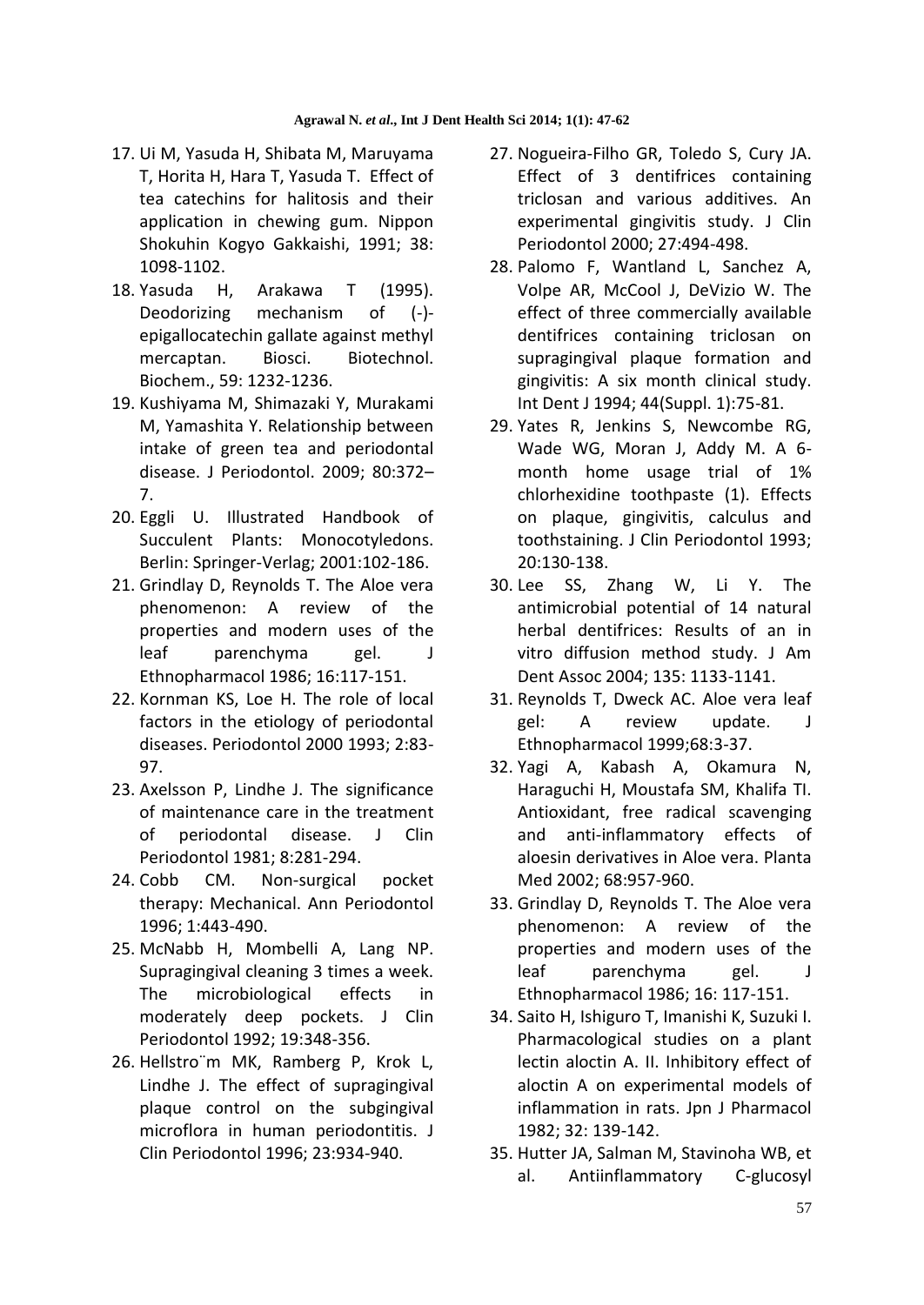chromone from Aloe barbadensis. J Nat Prod 1996; 59:541-543.

- 36. Villalobos OJ, Salazar CR, Sa´nchez GR. Effect of a mouthwash made of Aloe vera on plaque and gingival inflammation (in Spanish). Acta Odontol Venez 2001; 39:16-24.
- 37. de Oliveira SM, Torres TC, Pereira SL, Mota OM, Carlos MX. Effect of a dentifrice containing Aloe vera on plaque and gingivitis control. A double-blind clinical study in humans. J Appl Oral Sci 2008; 16:293-296.
- 38. Fialkow L, Wang Y, Downey GP. Reactive oxygen and nitrogen species as signaling molecules regulating neutrophil function. Free Radic Biol Med 2007; 42:153-164.
- 39. McCord JM. The evolution of free radicals and oxidative stress. Am J Med 2000; 108:652-659.
- 40. Gustafsson A, Asman B. Increased release of free oxygen radicals from peripheral neutrophils in adult periodontitis after Fc delta-receptor stimulation. J Clin Periodontol 1996; 23:38-44.
- 41. Okyar A, Can A, Akev N, Baktir G, Su¨tlu¨pinar N. Effect of Aloe vera leaves on blood glucose level in type I and type II diabetic rat models. Phytother Res 2001; 15:157-161.
- 42. Rajasekaran S, Sivagnanam K, Subramanian S. Antioxidant effect of Aloe vera gel extract in streptozotocininduced diabetes in rats. Pharmacol Rep 2005; 57: 90-96.
- 43. Nwanjo HU. Antioxidant activity of the exudate from Aloe barbadensis leaves in diabetic rats. Biokemistri 2006; 18:77-81.
- 44. Ozsoy NR, Yanardag R, Can A, Akev N, Okyar A. Effectiveness of Aloe vera versus glibenclamide on serum lipid parameters, heart and skin lipid

peroxidation in type II diabetic rats. Asian J Chem 2008; 20:2679-2689.

- 45. Deans SG, Ritchie G. Antibacterial properties of plant essential oils. Int J Food Microbiol 1987; 5: 165-180.
- 46. Nakatani N. Antioxidative and antimicrobial constituents of herbs and spices. Dev Food Sci 1 994; 34:25 1-271.
- 47. Osawa K, Yasuda H, Morita H, Takeya K, Itokawa H. Eucalyptone from Eucalyptus globulus. Phytochemistry 1995; 40:183-184.
- 48. Osawa K, Yasuda H, Morita H, Takeya K, Itokawa H. Macrocarpals H, I, and J from the leaves of Eucalyptus globulus. J Nat Prod 1996; 59:823-827.
- 49. Nagata H, Inagaki Y, Yamamoto Y, et al. Inhibitory effects of macrocarpals on the biological activity of Porphyromonas gingivalis and other periodonto - pathic bacteria. Oral Microbiol Immunol 2006; 21: 159- 163.
- 50. Saito MV, Nagata H, Maeda K, et al. Antibacterial activity of extracts from eucalyptus leaves on periodontopathic bacteria. J Dent Health (Tokyo) 2003; 53: 585-59 1.
- 51. Tada M, Takakuwa M, Nagai M, Yoshii T. Antiviral and antimicrobial activity of 2, 4-diacylphloroglucinols, 2 acylcyclohexane- 1, 3-diones and 2 carboxamidocyclohexane- 1, 3-diones. Agric Biol Chem 1990; 54: 3061-3063.
- 52. Tada M, Chiba K, Yamada H, Maruyama H. Phloroglucinol derivatives as competitive inhibitors against thromboxane A2 and leukotriene D4 from Hypericum erectum. Phytochemistry 1991; 30:2559-2562.
- 53. Nakane H, Arisawa M, Fujita A, Koshimura S, Ono K. Inhibition of HIVreverse transcriptase activity by some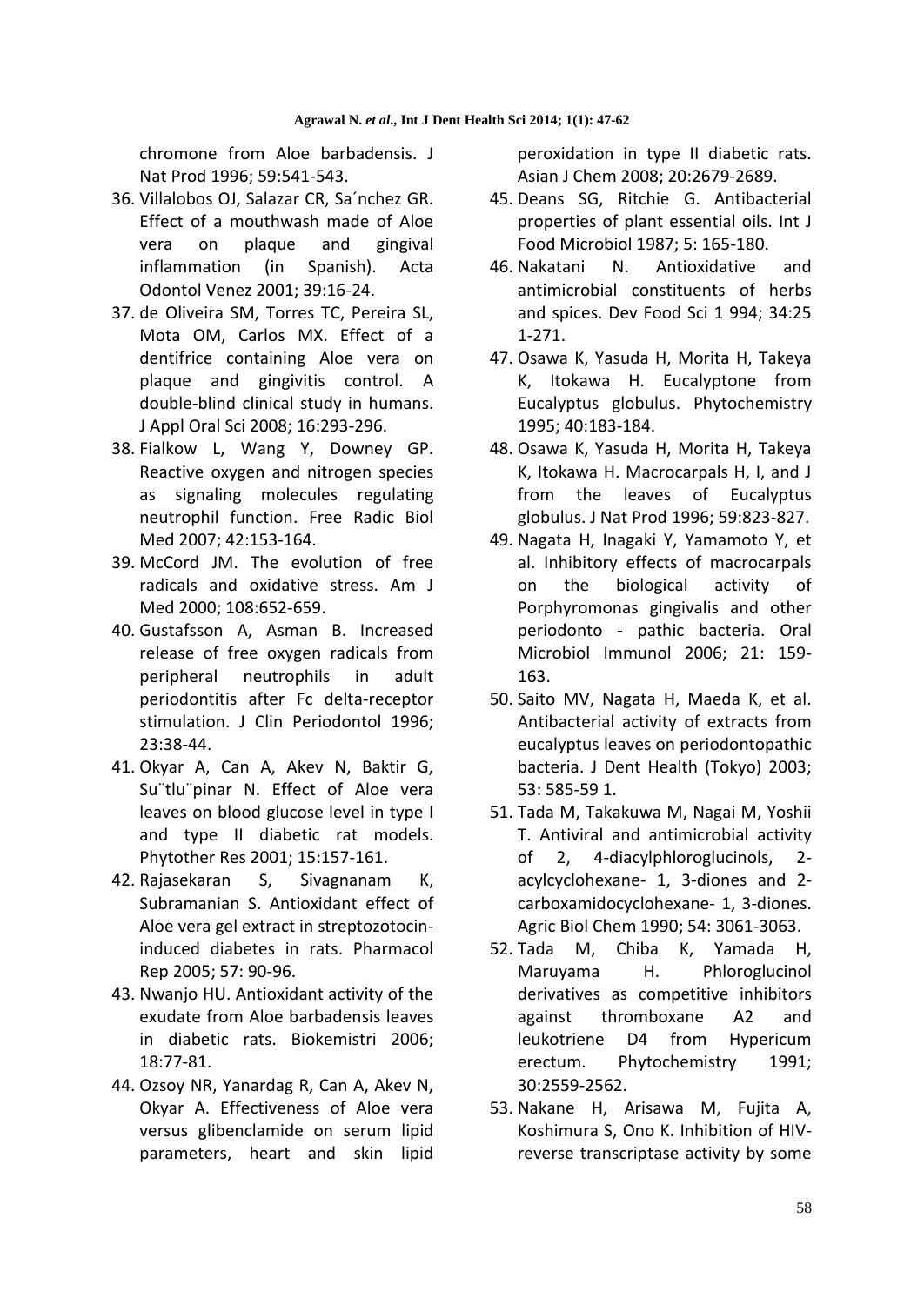phloroglucinol derivatives. FEBS Lett 1991; 286: 83-85.

- 54. Nishizawa M, Emura M, Kan Y, Yamada H, Ogawa K, Hamanaka N. Macrocarpals HIV-RTase inhibitions of Eucalyptus globulus. Tetrahedron Lett 1 992; 33:2983-2986.
- 55. Murata M, Yamakoshi Y, Homma S, Arai K, Nakamura Y. Macrocarpals, antibacterial compounds from Eucalyptus, inhibit aldose reductase. Biosci Biotechnol Biochem 1 992; 56:2062- 2063.
- 56. Osawa K, Yasuda H, Morita H, Takeya K, Itokawa H. Configuration and conformational analysis of macrocarpals H, I, and J from Eucalyptus globulus. Chem Pharm Bull (Tokyo) 1997; 45:1216-1217.
- 57. Gebaraa EC, Pustiglioni AN, de Lima LA, Mayer MP. Propolis extract as an adjuvant to periodontal treatment. Oral Health Prev Dent 2003; 1:29-35.
- 58. Da Silva FB, De Almeida JM, De Sousa SMG. Natural medicaments in endodontics - a comparative study of the anti-inflammatory action. Braz Oral Res 2004; 18:174-9.
- 59. Kosalec1 SL, Pepeljnjak S, Bakmaz M. Flavonoid analysis and antimicrobial activity of commercially available propolis products. Acta Pharma 2005; 55:423-30.
- 60. Tosi B, Donini A, Romagnoli C, Bruni A. Antimicrobial activity of some commercial extracts of Propolis prepared with different solvents. Phyother Res 1996; 10:336-6.19.
- 61. Murray MC, Worthington HV, Blinkhom AS. A study to investigate the effect of a propolis-containing mouthrinse on the inhibition of de novo plaque formation. J Clin Periodontol 1997; 24:796-8.
- 62. Mahmoud AS, Almas K, Dahlan AA. The effect of Propolis on dentinal

hypersensitivity and level of satisfaction among patients from a university hospital, Riyadh, Saudi Arabia. Indian J Dent Res 1999;10:130- 7.

- 63. Vanka A, Tandon S, Rao SR, Udupa N, Ramkumar P. The effect of indigenous Neem Azadirachta indica [correction of (Adirachta indica)] mouth washes on *streptococcus mutans* and lactobacilli growth. Ind J Dent Res 2001; 12(3): 133-144.
- 64. Wolinsky LE, Mania S, Nachnani S, Ling S. The inhibiting effect of aqueous Azadirachta indica (Neem) extract upon bacterial properties influencing in vitro plaque formation. J Dent Res 1996; 75(2): 816-822.
- 65. Patel VK, Venkatakrishna-Bhatt H. Folklore therapeutic indigenous plants in periodontal disorders in India (review, experimental and clinical approach). Int J Clin Pharmacol Ther Toxicol1988; 26: 176-184.
- 66. Walsh LJ, Longstaff J. The antimicrobial effects of an essential oil on selected oral pathogens. Periodontology 1987; 8: 11–5.
- 67. Jaiganesh Ramamurthy And Lakshmi T .Pharmacological Aspects Of Tea Tree Oil (Tto) and its Role in Dentistry- A Comprehensive Review. International Journal Of Pharma and Bio Sciences 2011 ; 2 (4): 571- 582.
- 68. Botelho MA, Bezerra-Filho JG, Correa LL, Heukelbach J. Effect of a novel essential oil mouthrinse without alcohol on gingivitis: a double-blinded randomized controlled trial. J Appl Oral Sci 2007; 15: 175-180.
- 69. Botelho MA, Santos RAD, Martins JG, Carvalho CO, Paz MC, Azenha C et al. Efficacy of a mouthrinse based on leaves of the neem tree (Azadirachta indica) in the treatment of patients with chronic gingivitis: A double-blind,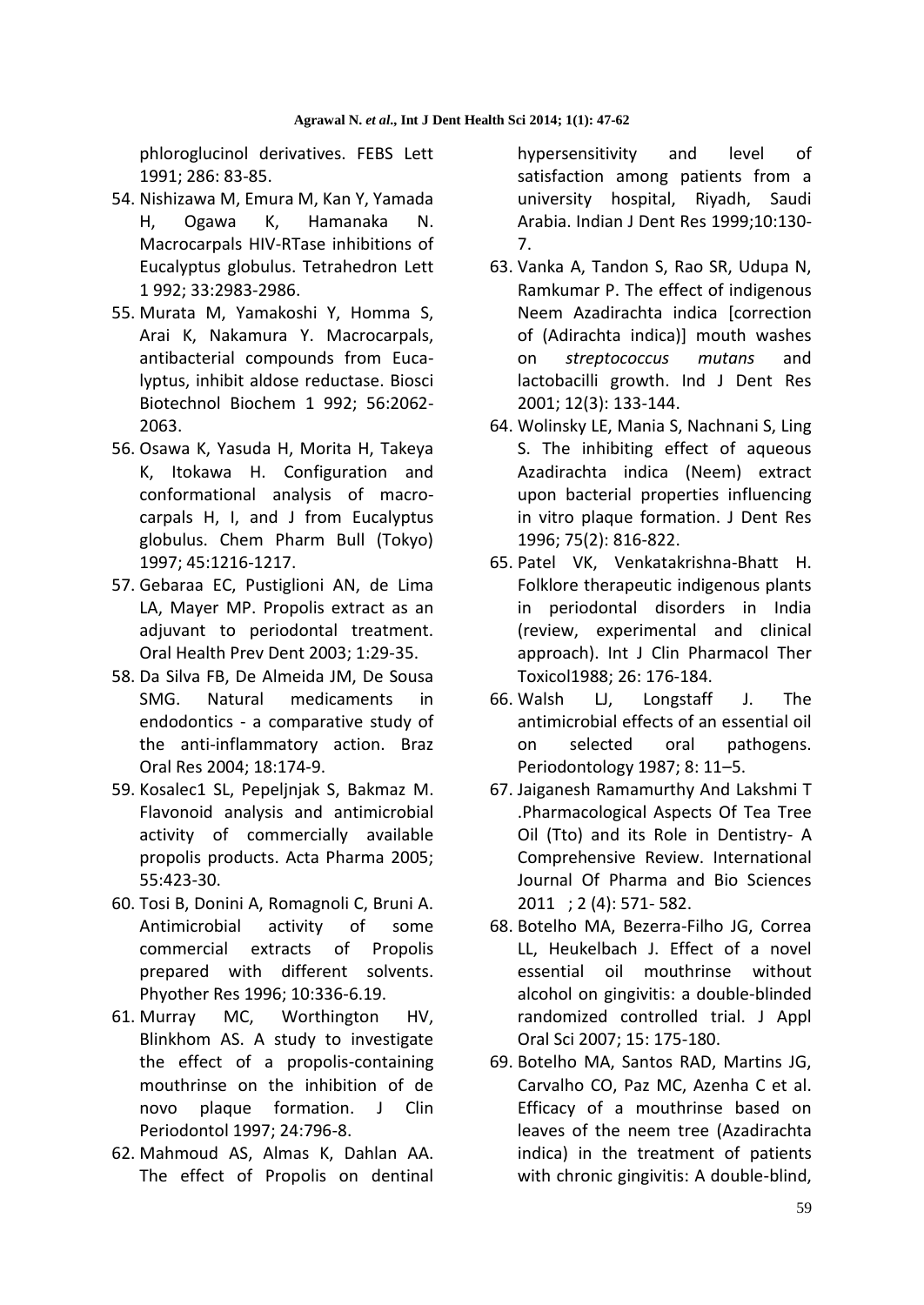randomized, controlled trial J Medicinal Plants Res 2008; 2(11): 341- 346.

- 70. Barr A, Chapman J, Smith N, Beveridge M. Traditional bush medicines – An Aboriginal pharmacopoeia. Victoria: Greenhouse Publications, 1988.
- 71. Juergens UR, Stober M, Schmidt-Schilling L, Kleuver T, Vetter H. Antiinflammatory effects of eucalyptol (1 .8-cineole) in bronchial asthma: inhibition of arachidonic acid metabolism in human blood monocytes ex vivo. Eur J Med Res 1998; 3:407-412.
- 72. Juergens UR, Stober M, Vetter H. Inhibition of cytokine production and arachidonic acid metabolism by eucalyptol (1.8- cineole) in human blood monocytes in vitro. Eur J Med Res 1998;3:508-510.
- 73. Santos FA, Rao VS. Antiinflammatory and antinociceptive effects of 1,8 cineole a terpenoid oxide present in many plant essential oils. Phytother Res 2000; 14:240-244.
- 74. Williams AC, Barry BW. Terpenes and the lipid-proteinpartitioning theory of skin penetration enhancement. Pharm Res 199 1;8:17-24.
- 75. Hart PH, Brand C, Carson CF, Riley TV, Prager RH, Finlay-Jones JJ. Terpinen-4 ol, the main component of the essential oil of Melaleuca alternifolia (tea tree oil), suppresses inflammatory mediator production by activated human monocytes. Inflamm Res 2000; 49:619-626.
- 76. Brand C, Ferrante A, Prager RH, et al. The water soluble components of the essential oil of Melaleuca alternifolia (tea tree oil) suppress the production of superoxide by human monocytes, but not neutrophils, activated in vitro. Inflamm Res 2001; 50:213-219.
- 77. Carson CF, Cookson BD, Farrelly HD, Riley TV. Susceptibility of methicillinresistant Staphylococcus aureus to the essential oil of Melaleuca alternifolia. J Antimicrob Chemother 1995;35:421- 424.
- 78. Carson CF, Riley TV. Antimicrobial activity of the major components of the essential oil of Melaleuca alternifolia. J Appl Bacteriol 1 995; 78:264-269.
- 79. Hammer KA, Carson CF, Riley TV. In vitro susceptibility of Malassezia furfur to the essential oil of Melaleuca alternifolia. J Med Vet Mycol 1997; 35:375-377.
- 80. Hammer KA, Carson, CF, Riley TV. Invitro activity of essential oils, in particular Melaleuca alternifolia (tea tree) oil and tea tree oil products, against Candida spp. J Antimicrob Chemother 1998 ;42 :59 1-5 95.
- 81. May J, Chan CH, King A, Williams L, French GL. Time-kill studies of tea tree oils on clinical isolates. J Antimicrob Chemother 2000;45:639-643.
- 82. Moran J, Addy M, Newcombe R. A clinical trial to assess the efficacy of sanguinarine-zinc mouthrinse (Veadent) compared with chlorhexidine mouthrinse (Corsodyl). J Clin Periodontol 1988 ;15 :6 12-616.
- 83. Ostela I, Tenovuo J. Antibacterial activity of dental gels containing combinations of amine fluoride, stannous fluoride, and chlorhexidine against cariogenic bacteria. Scand J Dent Res 1990 ;98 :1-7.
- 84. Shapiro S, Meier A, Guggenheim B. The antimicrobial activity of essential oils and essential oil components towards oral bacteria. Oral M icrobiol Immunol 1 994; 9:202-208.
- 85. Cox SD, Gustafson JE, Mann CM, et al. Tea tree oil causes K+ leakage and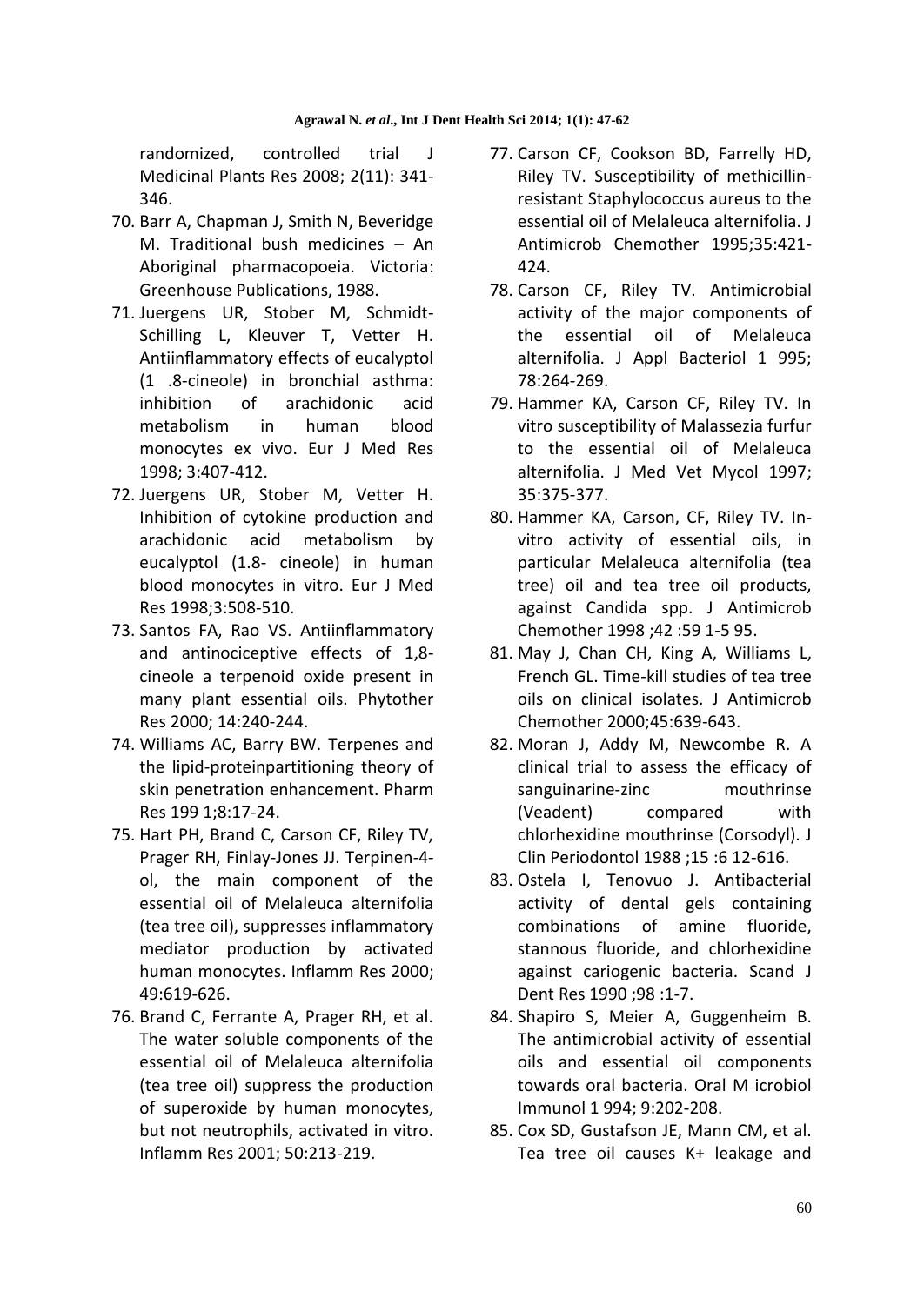inhibits respiration in Escherichia coli. Lett Appl Microbiol 1998; 26:355-358.

- 86. Soukoulis S, Hirsch R The effects of a tea tree oil-containing gel on plaque and chronic gingivitis.Aust Dent J. 2004. Aust Dent J. 2004; 49(2):78-83.
- 87. Cox SD, Mann CM, Markham J, et al. The mode of antimicrobial action of the essential oil of Melaleuca alternifolia (tea tree oil). J Appl Microbiol 2000; 88:170-176.
- 88. Fine DH, Furgang D, Barnett ML, Drew C, Steinberg L, Charles CH, Vincent JW. Effect of an essential oil-containing antiseptic mouthrinse on plaque and salivary Streptococcus mutans levels. J Clin Periodontol 2000; 27:157-161.
- 89. Rai Y. Holy Basil: Tulsi (A Herb). Navneet Publications India Ltd. 2002.
- 90. P Prakash, Neelu Gupta. Therapeutic uses of ocimum sanctum linn (tulsi) with a note on eugenol and its pharmacological action: A short review. Indian J Physiol Pharmacol.2005; 49 (2):125-31.
- 91. Sen P. Therapeutic potential of Tulsi: from experience to facts. Drugs News and views 1993; 1 (2):15-21.
- 92. Agarwal P, Nagesh L, Murlikrishnan. Evaluation of antimicrobial activity of various concentration of Tulsi (*ocimum sanctum*) extract against *Streptococcus mutans*. Ind J Dent Res 2010; 21 (3):357- 59.
- 93. Singh SA, Majumdar DK, Rehan HMS. Evaluation of anti-inflammatory

potential of fixed oil of *ocimum sanctum* (Holy Basil) and its possible mechanism of action. J Ethanopharmacol 1996; 54:19-26.

- 94. Chaturvedi TP. Uses of turmeric in dentistry: An update. Indian J Dent Res 2009; 20(1):107 -09.
- 95. Kawamori T, Lubet R, Steele VE, Kelloff GJ, Kaskey RB, Rao CV, Reddy BS**.**  Chemopreventive Effect of Curcumin, a Naturally Occurring Anti-Inflammatory Agent, during the Promotion/Progression Stages of Colon Cancer. Cancer Res; 59:597-601.
- 96. Vogel RI, Fink RA, Frank O, Baker H. The effect of topical application of folic acid on gingival health. *J Oral Med* 1978; 33(1):20-2.
- 97. Weiss EI, Lev-Dor R, Kashamn Y, Goldhar J, Sharon N, Ofek I. Inhibiting interspecies coaggregation of plaque bacteria with a cranberry juice constituent. J Am Dent Assoc 1998. 129:1719-1723.
- 98. Gonza´lez OA, Escamilla C, Danaher RJ, Dai J, Ebersole JL, Mumper RJ, Miller CS. Antibacterial effects of blackberry extract target periodontopathogens. J Periodont Res 2013; 48: 80–86.
- 99. N. Jagan Rao, K.R. Subash and K. Sandeep Kumar. Role of Phytotherapy in Gingivitis: A Review. International Journal of Pharmacology 8 (1): 1-5, 2012.